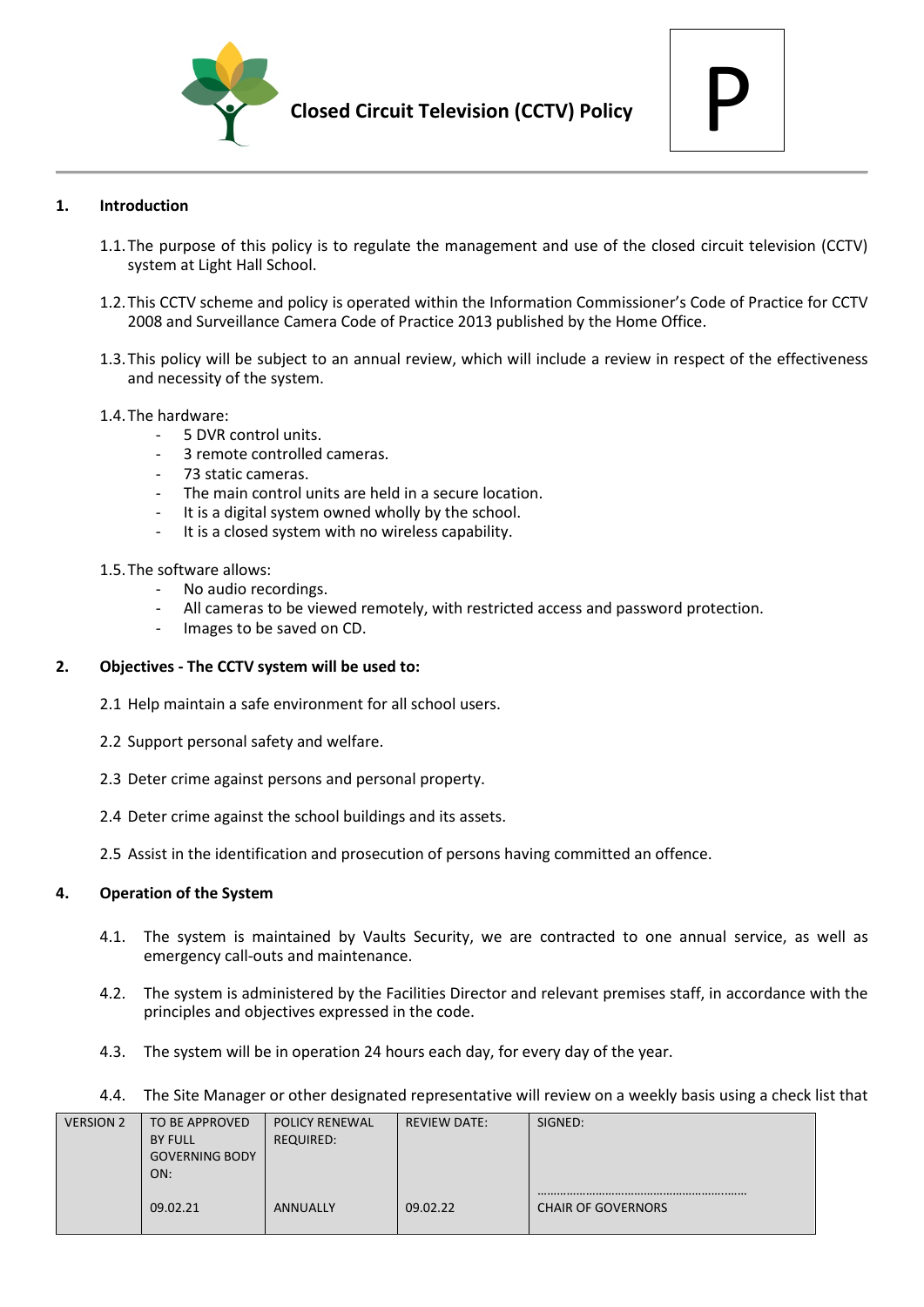

# **Closed Circuit Television (CCTV) Policy**

the system is operating effectively and in particular that the equipment is properly recording and that cameras are functional.

- 4.5. The system will be regularly serviced and maintained.
- 4.6. Defects will be reported to the servicing company at the earliest convenient opportunity.

#### **6. Monitoring Procedures**

- 6.1. Camera surveillance may be maintained at all times.
- 6.2. Images are stored on the DVR for a maximum of 16 days
- 6.3. 6 Desktops have CCTV viewing software installed across the school site.
- 6.4. Two monitors are installed on the main front reception to provide a continuous viewing facility by staff.
- 6.5. Access to monitors is restricted to authorised staff only, monitors are not in plain view to anyone other than the user.
- 6.6. If covert surveillance is planned or has taken place, copies of the authorisation forms, including any review must be completed and retained.

#### **5. Control of Software & Access to the System**

- 5.1. Access to the CCTV software will be strictly limited to authorised operators with a password.
- 5.2. Unless in an immediate response to events, staff using the CCTV software will not direct cameras at an individual or a specific group.
- 5.3. Operators will satisfy themselves that all persons viewing CCTV material will have a right to do so.
- 5.4. All CCTV operators have an individual log in number for user identification purposes.
- 5.5. The system may generate a certain amount of interest. It is vital that operations are managed with the minimum of disruption.
- 5.6. The main control facility is kept in the main front office.
- 5.7. Other administrative functions include controlling and maintaining downloaded digital materials, and maintenance of system access logs.
- 5.8. CCTV viewing software can only be installed onto desktops with permission of the Facilities Director or Head Teacher

#### **7. Digital Images: Procedures**

- 7.1. Live and recorded materials may be viewed by authorised operators in investigating an incident and recorded material may be downloaded from the system in line with the objectives of the scheme.
- 7.2. Images (stills and footage) may be viewed by the Police for the detection of crime.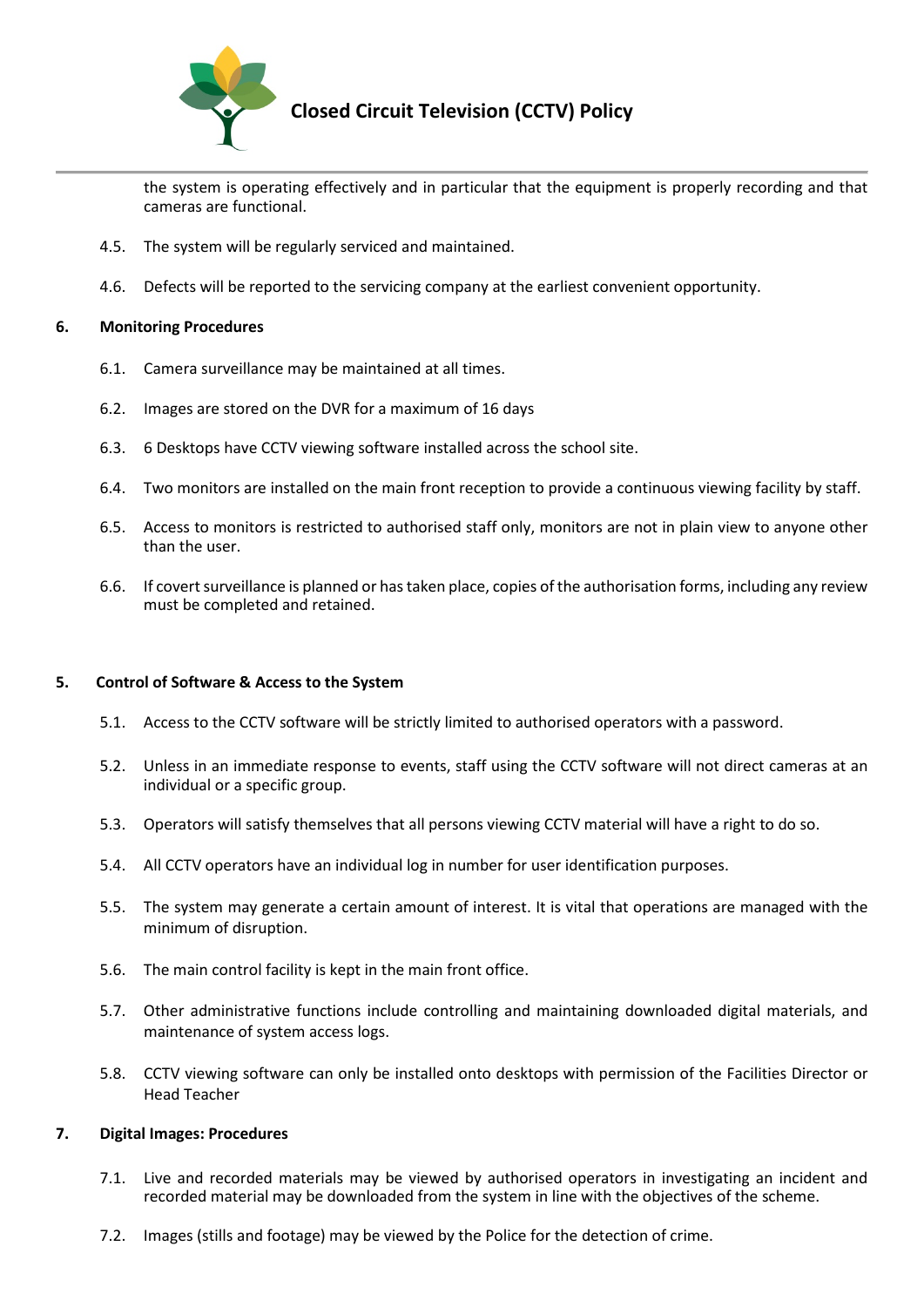

- 7.3. A record is maintained of the release of images to the Police or other authorised applicants.
- 7.4. The Light Hall CCTV Log is retained in the Site Team Office.
- 7.5. A CCTV Incident Log will be completed to document the release and return of evidence.
- 7.6. Viewing of images by the Police will be recorded in writing and in the log book; requests by the Police are allowable under section 29 of the Data Protection Act (DPA) 1998.
- 7.7. Should images be required as evidence, a digital copy may be released to the Police; the school retains the right to refuse permission for the Police to pass the images to any other person.
- 7.8. The Police may require the school to retain images for possible use as evidence in the future; such images will be securely stored until they are needed by the Police.
- 7.9. Applications received from outside bodies (e.g. solicitors) to view or release images will be referred to the Head teacher. In these circumstances, images will normally be released where satisfactory documentary evidence is produced showing that they are required for legal proceedings, a subject access request, or in response to a Court Order. A fee will be charged in such circumstances, which is appropriate for subject access requests.
- 7.10. Retention: Images will be retained for only as long as these are required. The system will automatically delete all recordings held on the main control units after 10 to 16 days, dependent upon the unit and number of IP cameras.

#### **8. Breaches Of The Code (Including Breaches Of Security)**

8.1 Any breach of the CCTV code of practice by school staff will be investigated by the Head Teacher, in order for the appropriate disciplinary action to be taken.

#### **9. Assessment Of The Scheme And Code Of Practice**

9.1 Performance monitoring, including random operating checks, may be carried out by the Facilities Director, or Site Manager.

#### **10. Complaints**

10.1 Any complaints about the school's CCTV system should be addressed to the Head teacher.

#### **11. Subject Access And Freedom Of Information**

- 11.1. The Data Protection Act provides Data Subjects (individuals to whom "personal data" relates) with a right to data held about themselves, including those obtained by CCTV.
- 11.2. Requests for Data Subject Access should be made in writing to the Head teacher.
- 11.3.A request for Subject Access will be charged at £10, which is the maximum allowable under the DPA
- 11.4.A request under the Freedom of Information Act 2000 will be accepted, when such a request is appropriate.